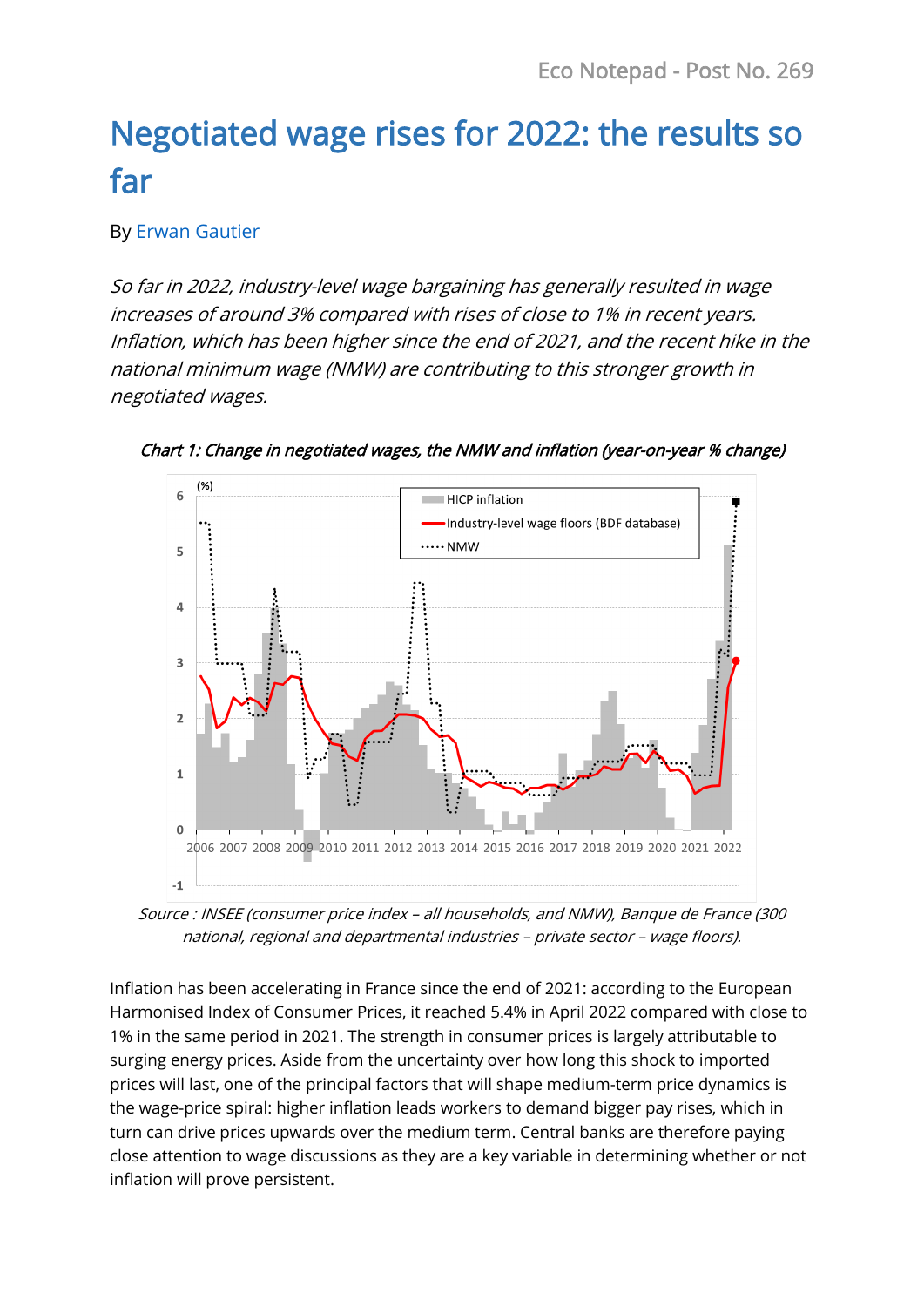Using data on collective wage agreements for more than 200 industries in France, this blog post examines the changes in negotiated wages between the end of 2021 and the first quarter of 2022. So far, negotiated pay rises for 2022 have averaged 3% (Chart 1). This is higher than in the period 2014-20, when pay rises were closer to 1%, reflecting low inflation and annual growth of less than 1% in the NMW [\(Gautier 2018\)](https://blocnotesdeleco.banque-france.fr/en/blog-entry/what-outlook-negotiated-wages-france).

## Industry-level wage floors are key for wage setting

As in many European countries, wage dynamics in France are strongly influenced by collective bargaining institutions. A large majority of private sector workers are covered by an industry-level collective wage agreement. Each industry defines a classification of representative jobs and sets a minimum wage, or wage floor, for each one. Compulsory talks are then held each year on this wage floor scale, which may lead to a new wage agreement between trade unions and employer federations [\(Gautier 2017\)](https://www.cairn.info/revue-francaise-d-economie-2017-1-page-94.htm).

The French Labour Laws enacted in 2017 stipulate that industry-level wage floor agreements have primacy over firm-level agreements: in other words, firms in a given industry may not pay a worker less than the wage floor agreed by the industry for that specific job category (or less than the NMW). The Ministry of Labour generally extends industry-level agreements to all firms belonging to that industry. In practice, a third of firms say their wages are bargained at industry level [\(Luciani, 2014\)](https://www.insee.fr/fr/statistiques/1372799?sommaire=1372813). Industry-level agreements therefore set an observable "reference" for firms' wage policies.

Wage bargaining discussions are clustered over a few months each year, generally between the end of the year and start of the following year. Over the past few months, the vast majority of industries have signed a new wage agreement for 2022. This rise in the number of agreements compared with the much lower frequency observed in previous years can be explained by stronger growth in prices and in the NMW, hiring difficulties in some industries and the Ministry of Labour's support for wage talks.

# Negotiated wages are rising more sharply in 2022

In many industries, the negotiated wage rises for 2022 range between 2.5% and 3.5%, whereas in 2021 they were frequently below 1% (Chart 2).

For example, the plastics industry, DIY stores, the non-food wholesale sector and managers in the metalworking industry have all negotiated wage rises of around 3%. For regional construction and public works industries, and for departmental metalworking industries, the rises are also close to 3% on average. In other industries, many of which signed agreements at an earlier date, the agreed wage rises are around 2.5% or even lower (e.g. chemicals, pharmaceuticals, furniture trade, wholesale meat trade, security services).

The agreements for 2022 also more frequently contain inflation clauses stipulating that in the case of higher inflation, industries may have to restart discussions over the course of year, outside the usual wage-bargaining timetable. The car services industry, for example, has revised its wage floors for 2022 twice since July 2021: the initial rise of 1.5% was revised to 2.5% in October 2021, and then again to 4.5% in April 2022.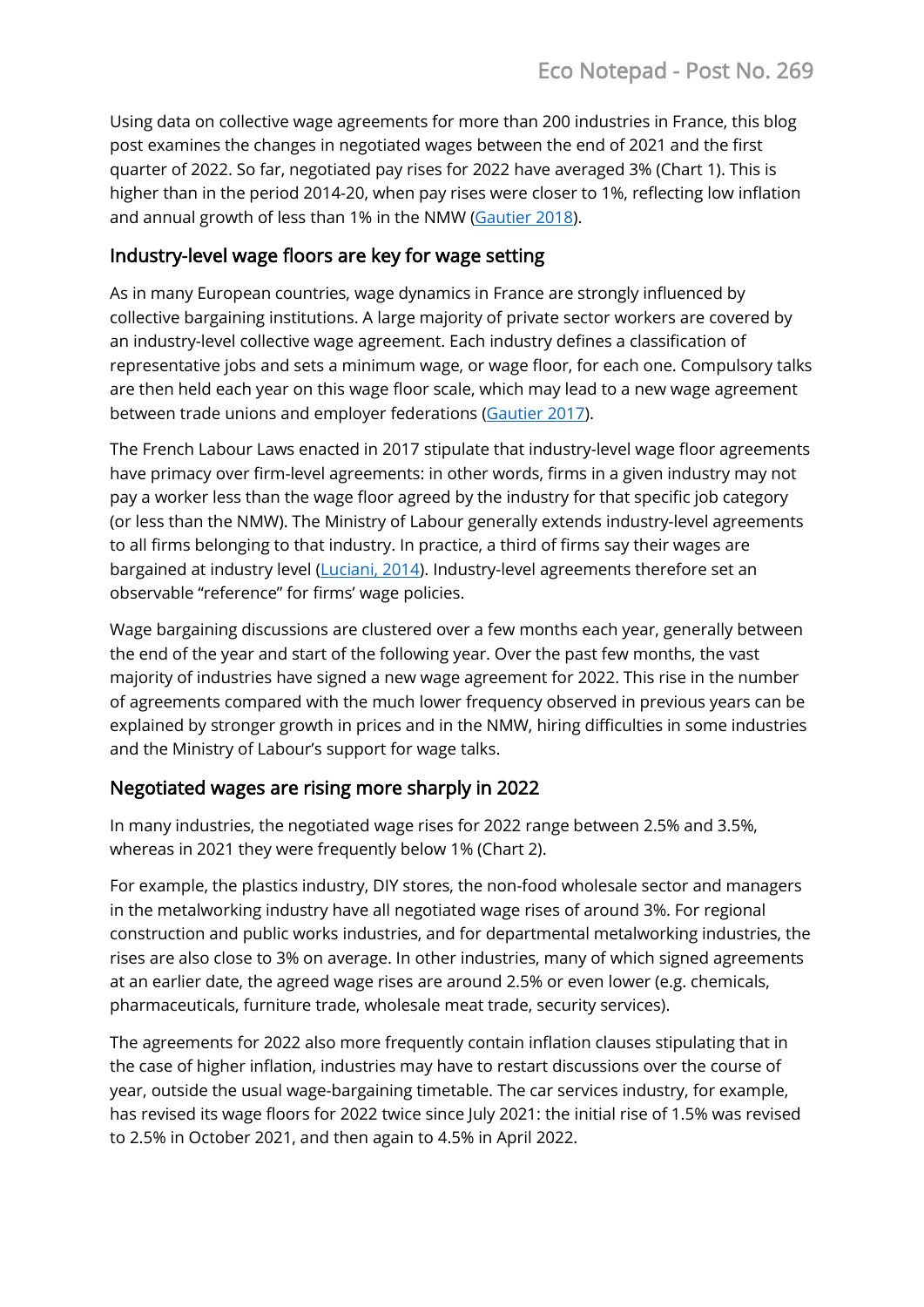

Chart 2: Distribution of negotiated wage rises for 2022 (year-on-year % change)

Source : Banque de France (300 national, regional and departmental industries – private sector – wage floors)

### The NMW influences industry-level wage bargaining

In several industries (notably hotels-cafés-restaurants, hairdressing, road transport), negotiated wage rises have been higher (5% or more), but this is due to a catch-up effect as a portion of their wage floor scale was previously below the NMW and has now been brought in line with the latter.

If an industry does not sign a wage agreement in a given year, then the upward revision of the NMW will mean that the lowest wage floors in that industry fall below the NMW; all workers in those jobs will then have to be paid the NMW. Unlike industry-level wage floors, the NMW adjusts automatically each year according to a formula set by law: on 1 January it increases in line with the inflation rate (excluding tobacco) for households in the first income quintile and half of the real change in the blue-collar hourly base wage. If, over the course of the year, inflation exceeds 2% following the previous adjustment, the NMW is also immediately and automatically revised upwards. As a result of the pick-up in inflation in 2021-22, the NMW has been revised upwards three times in the last eight months (by 2.2% in October 2021, by 0.9% in January 2022 and by 2.65% in May 2022). In total, the NMW has increased by 5.9% in the past 12 months, meaning that many industries have had to renegotiate their wages since the start of 2022 to bring their lowest wage floors in line with the NMW.

Increases in the NMW also tend to feed through to the rest of the wage scale in order to keep pay differentials between job categories constant. Industry-level wage floors are therefore a channel for the transmission of past inflation and NMW rises to all wages [\(Fougère et al. 2018\)](https://www.sciencedirect.com/science/article/pii/S0927537118300927). The renewed rise in the NMW on 1 May could force some industries to reopen wage talks over the coming months, especially as, for nearly 75% of industries (in